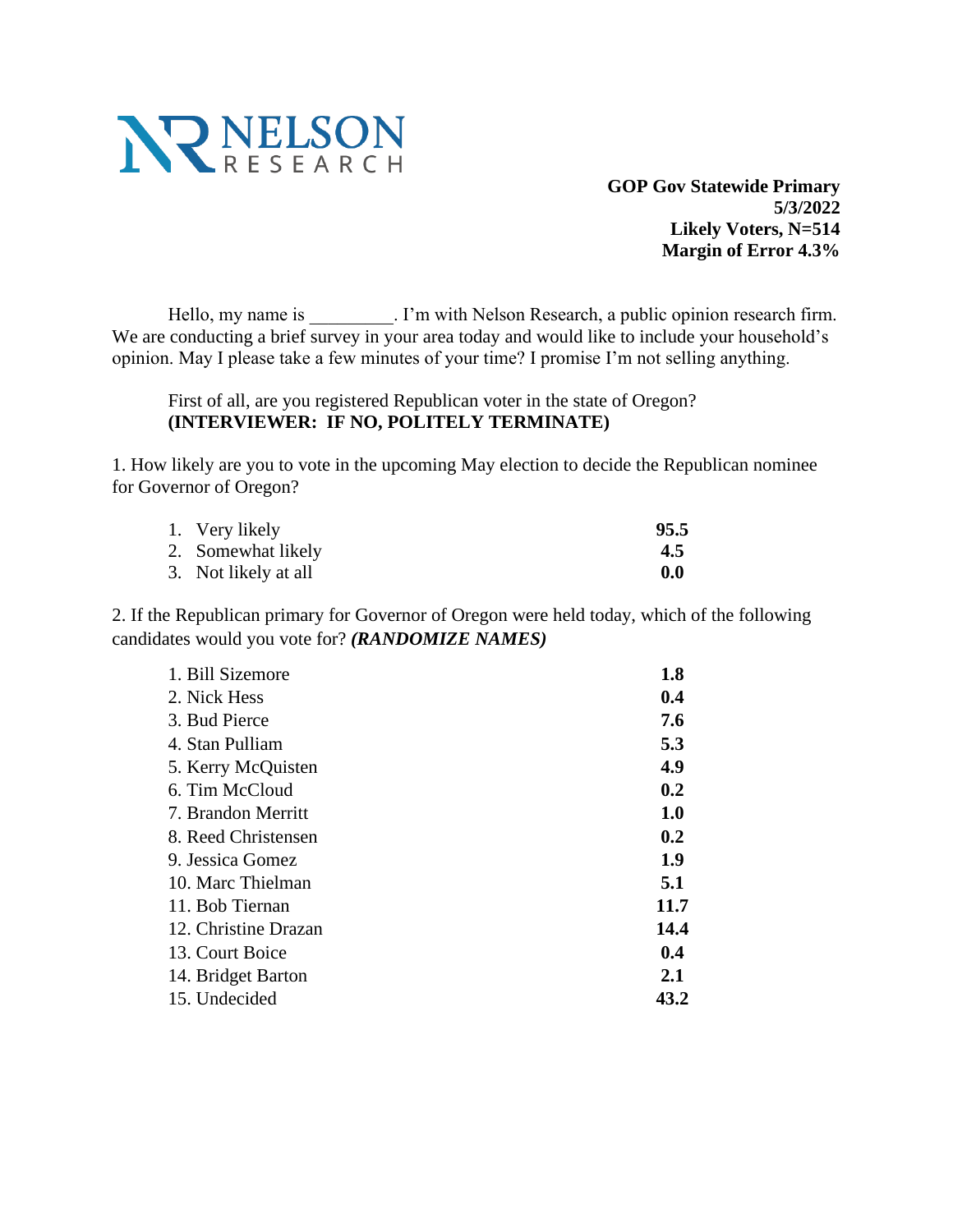3. If you absolutely had to choose today, which Republican candidate would you lean toward voting for? *(RANDOMIZE NAMES)*

| 1. Bill Sizemore     | 1.9  |
|----------------------|------|
| 2. Nick Hess         | 0.2  |
| 3. Bud Pierce        | 1.9  |
| 4. Stan Pulliam      | 1.6  |
| 5. Kerry McQuisten   | 1.0  |
| 6. Tim McCloud       | 0.2  |
| 7. Brandon Merritt   | 0.2  |
| 8. Reed Christensen  | 0.0  |
| 9. Jessica Gomez     | 0.2  |
| 10. Marc Thielman    | 0.8  |
| 11. Bob Tiernan      | 2.3  |
| 12. Christine Drazan | 4.5  |
| 13. Court Boice      | 0.4  |
| 14. Bridget Barton   | 0.6  |
| 15. Still undecided  | 27.4 |

|                        | <b>Initial</b> | Lean | Total   |
|------------------------|----------------|------|---------|
| Christine Drazan       | 14.4           | 4.5  | 18.9    |
| <b>Bob Tiernan</b>     | 11.7           | 2.3  | 14.0    |
| <b>Bud Pierce</b>      | 7.6            | 1.9  | 9.5     |
| Stan Pulliam           | 5.3            | 1.6  | 6.9     |
| Marc Thielman          | 5.1            | 0.8  | 5.9     |
| Kerry McQuisten        | 4.9            | 1.0  | 5.9     |
| <b>Bill Sizemore</b>   | 1.8            | 1.9  | 3.7     |
| <b>Bridget Barton</b>  | 2.1            | 0.6  | 2.7     |
| Jessica Gomez          | 1.9            | 0.2  | 2.1     |
| <b>Brandon Merritt</b> | 1.0            | 0.2  | $1.2\,$ |